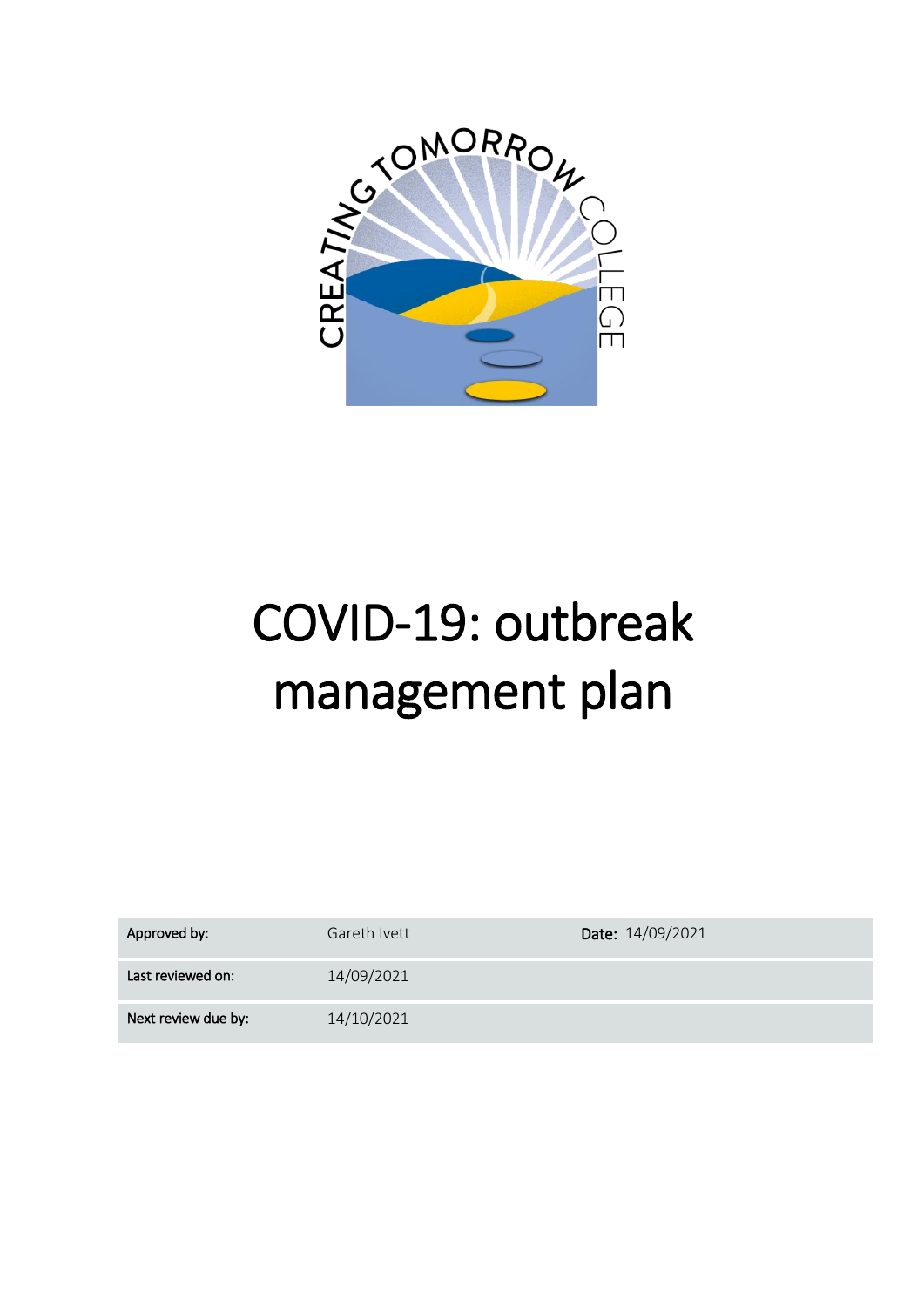## **Contents**

## <span id="page-1-0"></span>1. Introduction

This plan is based on th[e contingency framework for managing local outbreaks](https://www.gov.uk/government/publications/coronavirus-covid-19-local-restrictions-in-education-and-childcare-settings) of COVID-19 and the [schools](https://www.gov.uk/government/publications/actions-for-schools-during-the-coronavirus-outbreak)  [operational guidance,](https://www.gov.uk/government/publications/actions-for-schools-during-the-coronavirus-outbreak) published by the Department for Education (DfE).

We will only implement some, or all, of the measures in this plan in response to recommendations provided by our local authority (LA), directors of public health (DsPH), Public Health England (PHE) health protection team or the national government.

It may be necessary to implement these measures in the following circumstances:

- To help manage a COVID-19 outbreak within the college. Actions will be considered when either of the following thresholds are met:
	- There are 2 positive cases among learners or staff who are likely to have mixed closely within a 10 day period
- If COVID-19 infection rates in the community are extremely high, and other measures have failed to reduce transmission
- As part of a package of measures responding to a 'variant of concern' (VoC)
- $\geq$  To prevent unsustainable pressure on the NHS

## <span id="page-1-1"></span>2. Seeking public health advice

When one of the thresholds above is met, we will review the testing, hygiene and ventilation measures already in place.

We will also seek public health advice from a director of public health or health protection team. The Operations Manager will be responsible for seeking this advice, and will do so by telephoning the DfE helpline (0800 046 8687), Public Health England (0344 2254 524), Local Authority (0300 126 7000) and the local Infection Control Team (0300 126 3000).

## <span id="page-1-2"></span>3. Testing

If recommended, we will increase the use of home testing by learners and staff. If it is advised that we reintroduce an asymptomatic testing site (ATS) at our college, we will consult with the director of public health (DsPH) to discuss any further support we need to do this.

If we reintroduce on-site asymptomatic testing:

- Staff and college learners voluntarily resuming on site testing twice weekly
- Close liaison with Chester House to identify an appropriate area
- This will be available for all staff and learners that we have consent for

#### <span id="page-1-3"></span>4. Face coverings

If recommended, learners, staff and visitors who are not exempt from wearing a face covering: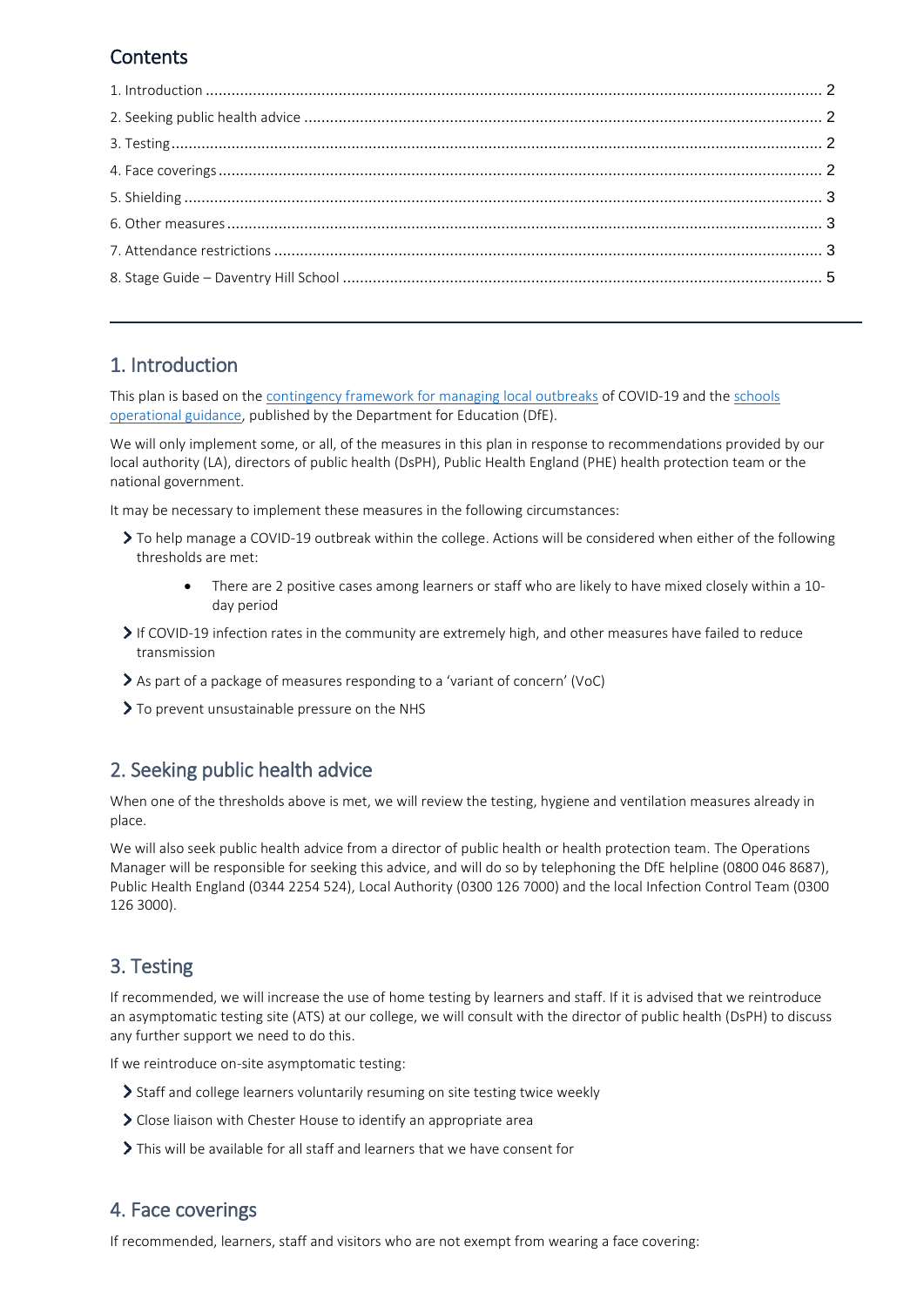Will be asked to keep on or put on a face covering when arriving at college and moving around indoors in places where social distancing is difficult to maintain, such as in communal areas

And/or:

Will be asked to wear a face covering in learning spaces or during activities, unless social distancing can be maintained or a face covering would impact on the ability to take part in exercise or strenuous activity

## <span id="page-2-0"></span>5. Shielding

We will adhere to national guidance on the reintroduction of shielding, which would apply to those on th[e shielded](https://digital.nhs.uk/coronavirus/shielded-patient-list)  [patient list \(SPL\).](https://digital.nhs.uk/coronavirus/shielded-patient-list)

We will speak to individuals required to shield about additional protective measures in school or arrangements for home working or learning.

#### <span id="page-2-1"></span>6. Other measures

Parents, carers, learners and staff will be informed promptly about the introduction of control measures. This will be done via email, ClassDojo or a letter once a decision has been made.

If recommended, we will limit:

- > Residential educational visits
- > Open days
- > Transition or taster days
- > Parents coming into college

See page 5 for the full [Outbreak Management Stage Guidance](#page-4-0)

#### <span id="page-2-2"></span>7. Attendance restrictions

Attendance restrictions will only be recommended as a last resort. If recommended, we will implement the measures in this section.

#### 7.1 Eligibility to remain in college

If restrictions are recommended, we will stay open for:

- Vulnerable learners
- > Children of critical workers

#### 7.2 Education and support for young people at home

All other learners will be required to stay at home and will receive remote education.

We will aim to deliver remote education that meets the same quality and quantity of education that learners would receive in college, as outlined in our Remote Learning Policy (a copy of which can be found on our website).

The college will continue to provide meals or lunch parcels for learners eligible for benefits-related free school meals while they are not attending college because of COVID-19 isolation guidelines.

For those that are not eligible but may be experiencing hardship are encouraged to speak to the pastoral department.

#### 7.3 Safeguarding

We will review our child protection policy to make sure it reflects the local restrictions and remains effective.

We will aim to have a trained DSL or deputy DSL on site wherever possible.

On occasions where there is no DSL or deputy on site, a senior leader will take responsibility for co-ordinating safeguarding on site.

When vulnerable learners are absent, we will: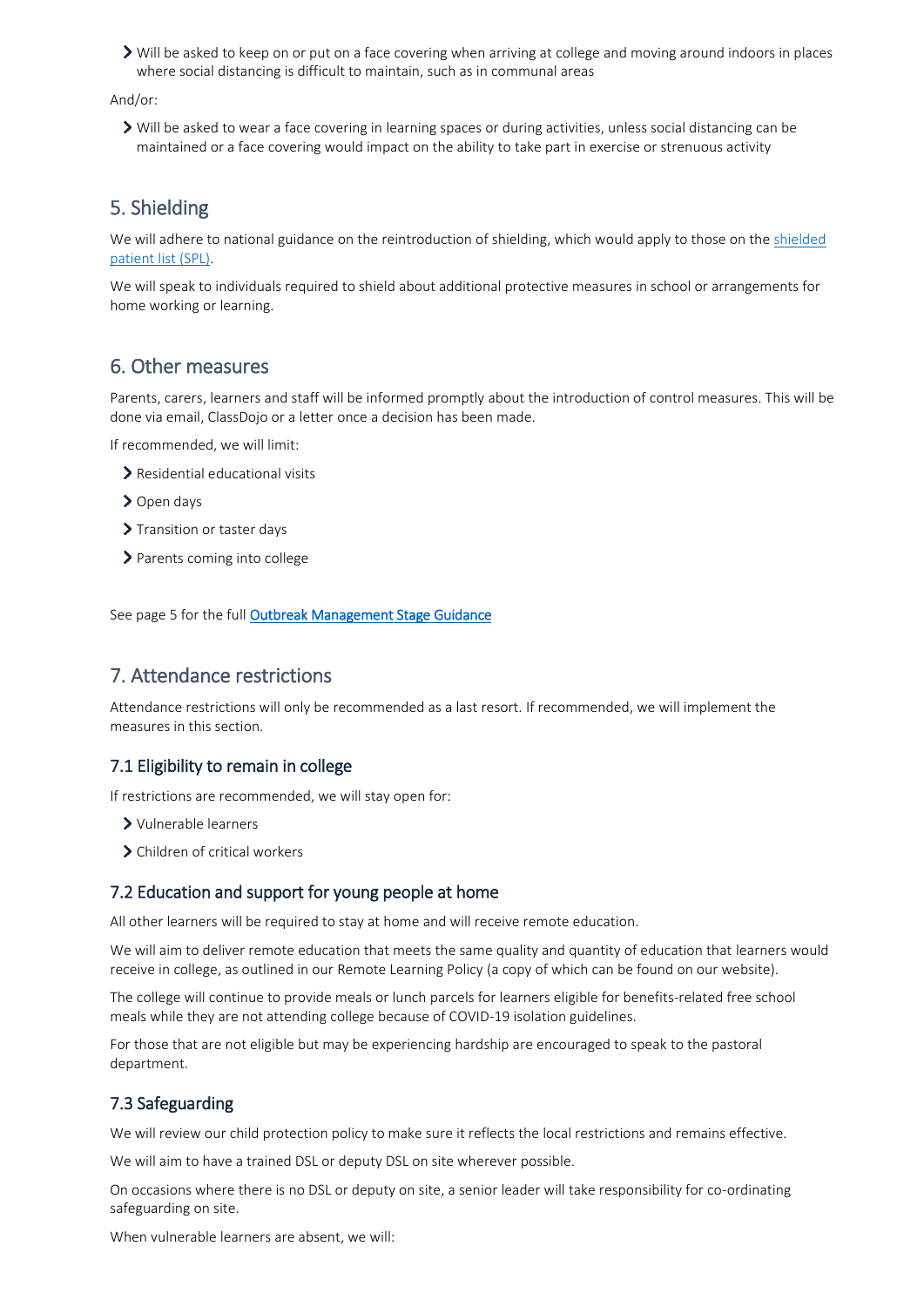- Speak to parents/carers and, where appropriate, social workers and the local authority, to work out the reason for absence
- Encourage attendance
- Ensure vulnerable learners can access appropriate education and support while at home

<span id="page-3-0"></span>Maintain contact, and check regularly that the pupil is able to access remote education provision